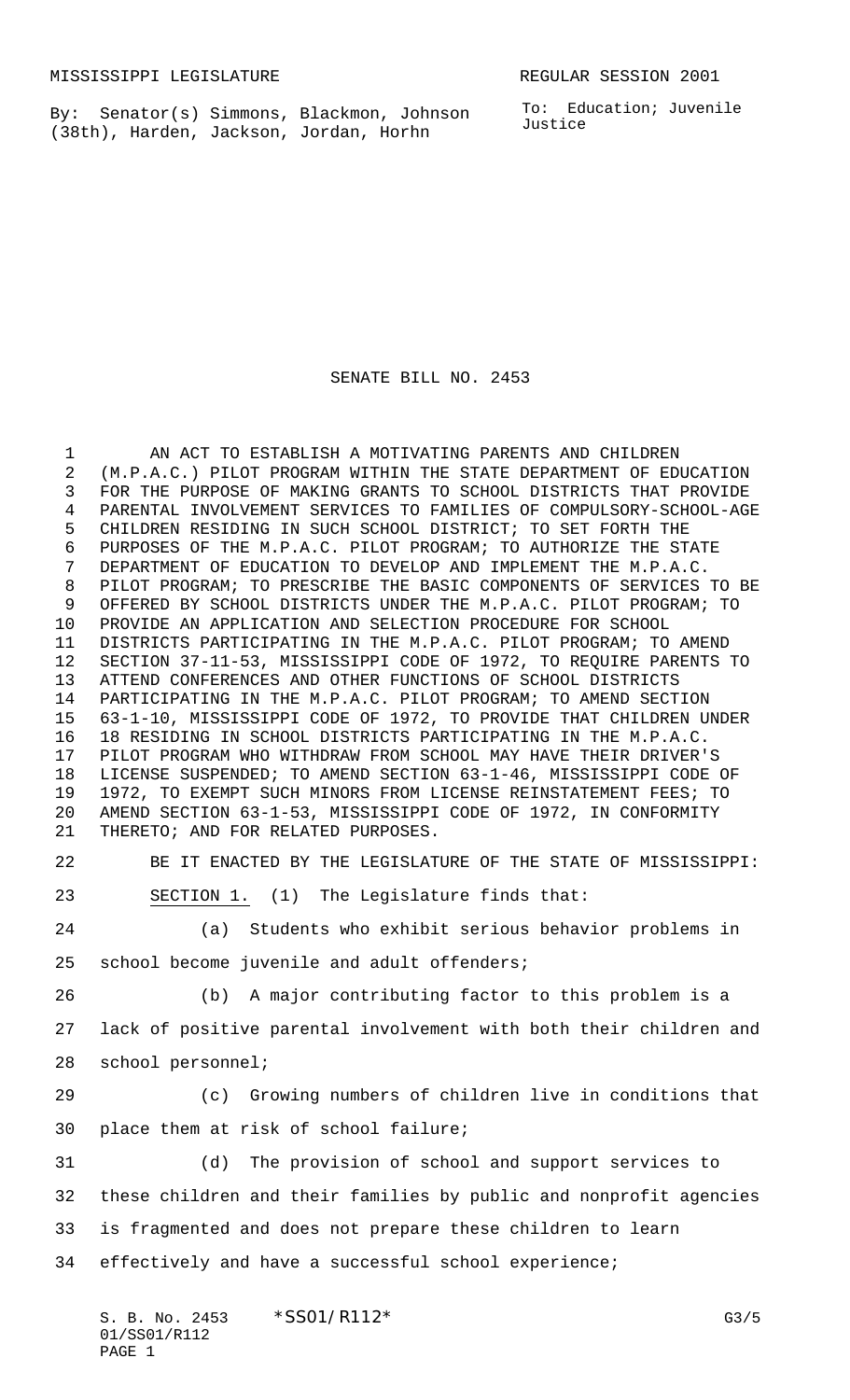(e) The lack of collaboration among schools, families, local agencies and other groups involved in family support and youth development activities results in the inefficient and ineffective use of resources to meet the needs of these children;

 (f) Schools are dedicating an increasing amount of their time and resources to responding to disruptive and violent behavior rather than fulfilling their mission to challenge with high expectations each child to learn, to achieve and to fulfill his or her potential;

 (g) The relationships between school failure, disruptive and violent behavior in schools, unemployment and criminal behavior are clear;

 (h) Responding to the needs of students who are at risk of school failure and providing for a safe and secure learning environment are cost-effective because it enables the state to substitute preventive measures for expensive and reactionary crisis intervention through use of co-location of services and repositioning of staff; and

 (i) Differing local needs and local resources necessitate the development of locally-generated, community-based plans that coordinate and leverage existing resources, not the imposition of uniform and inflexible state-mandated plans.

 (2) There is hereby established within the State Department of Education the Motivating Parents and Children (M.P.A.C.) pilot program. The purpose of the program is (a) to provide grants to certain local school districts for innovative local programs that target juvenile crime by coordinating school and support services to children-at-risk and their families with required parental involvement; (b) enhance educational attainment through coordinated services to respond to the needs of students who are at risk of school failure and at risk of participation in juvenile crime; and (c) provide a safe and secure learning environment.

S. B. No. 2453 \* SS01/R112\* 01/SS01/R112 PAGE 2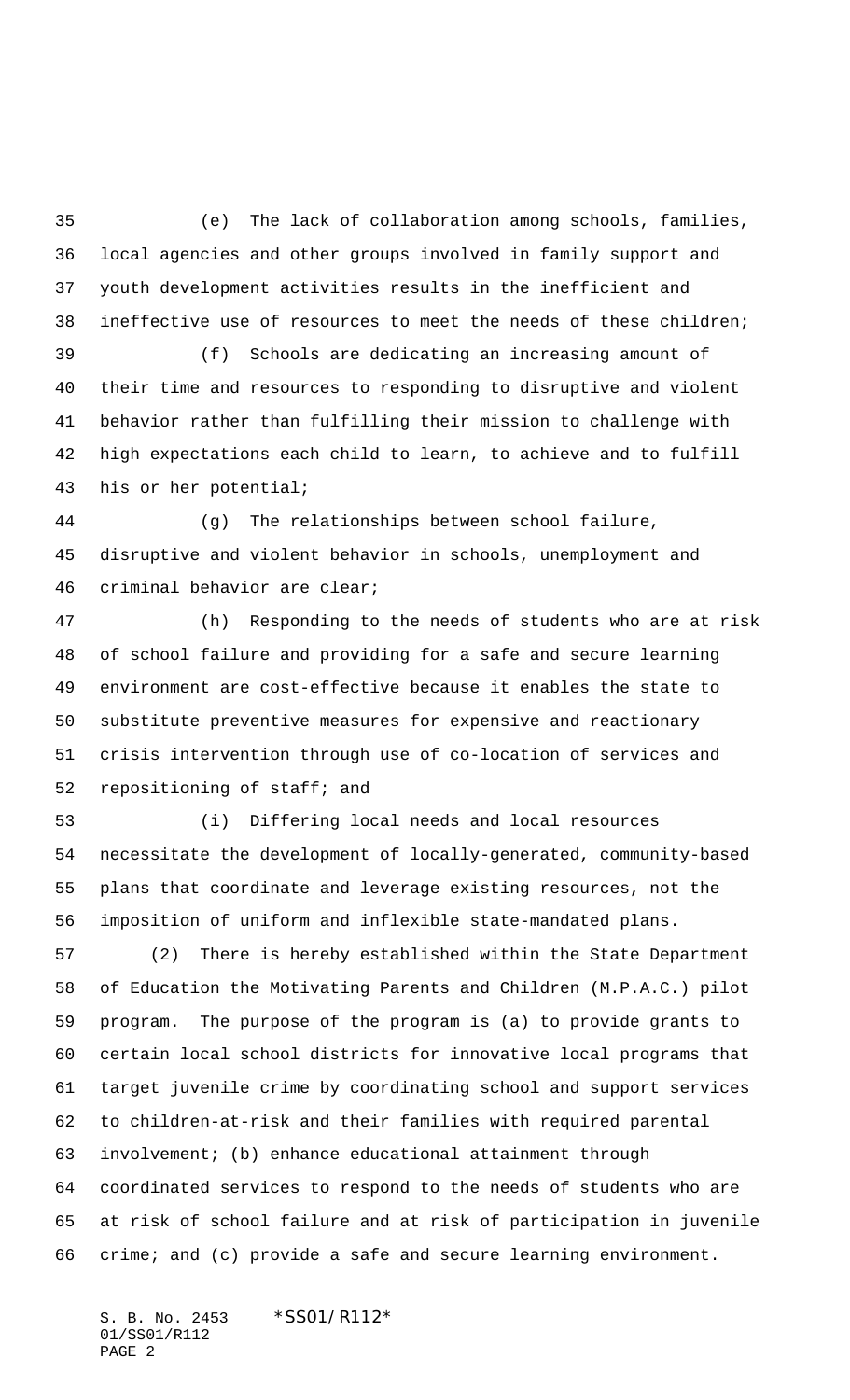(3) The Motivating Parents and Children (M.P.A.C.) pilot program described in this section shall be conducted in six (6) school districts selected by the State Superintendent of Education with the approval of the State Board of Education, which school districts shall represent the different geographical areas, population levels and economic levels of the state. Three (3) districts shall be selected from urban areas of the state and three (3) districts shall be selected from rural areas of the state. The department shall give preference to school districts that express a desire to participate in the pilot program. The program shall apply to all compulsory-school-age children residing in the pilot school districts and their custodial and noncustodial parents or legal guardians.

 (4) The State Department of Education shall develop policies and procedures to administer the Motivating Parents and Children (M.P.A.C.) pilot program.

 (5) The selected pilot school districts shall implement the M.P.A.C. program, and in doing so shall:

 (a) Employ a District M.P.A.C. Program Coordinator who will be responsible for planning and coordinating activities for parents of school children, and the delivery of integrated and comprehensive services to children and their families.

 (b) Employ three (3) licensed social workers and three (3) certified guidance counselors, one (1) each to be assigned to the high schools, middle schools and elementary schools within the district who will work in conjunction to assist families in resolving social and other problems that may impact the child's school performance.

S. B. No. 2453 \*SS01/R112\* 01/SS01/R112 PAGE 3 (c) Develop and implement a program of family support services that is school-based and/or school-linked designed according to the Communities In Schools (CIS) model. The CIS model is a well-known national dropout prevention model that has developed effective and proven step-by-step guidelines that can be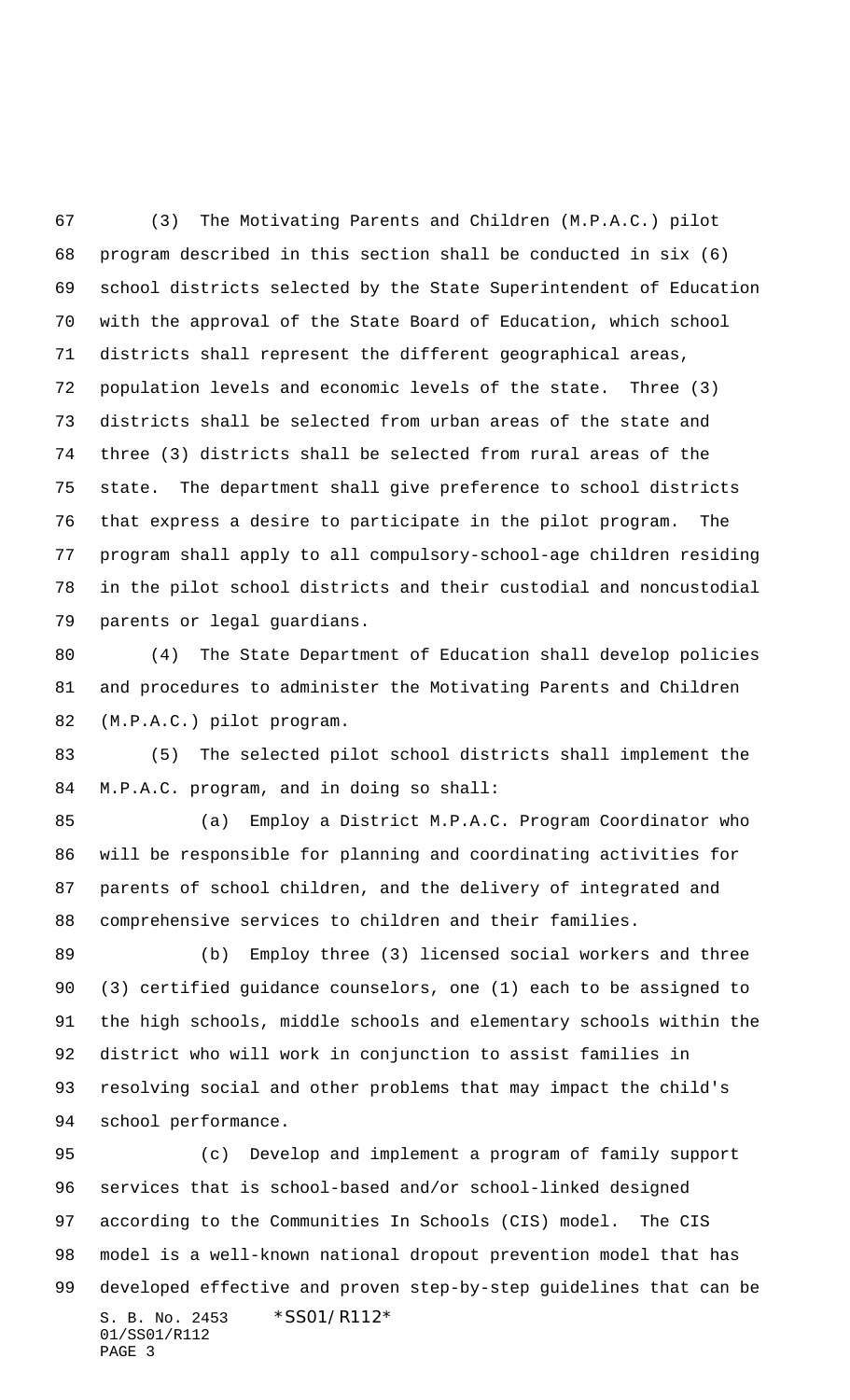used to increase parent and community involvement. The M.P.A.C. program services provided shall include a community advisory board, private/public partnerships, an assessment of community needs, co-location of services, repositioned staff, parenting classes that would include parent-child activities, and a structured plan for referrals and evaluation. The M.P.A.C. pilot program may also provide after-school care, adult literacy programs, early childhood education for children in high-risk populations, alternate learning programs, peer mediation and conflict resolution activities.

 (d) Train the M.P.A.C. program staff in the CIS model. Principles and practices evaluated and proven effective shall be incorporated into the program design. Upon determination of the pilot sites involved, an orientation must be provided to all district staff. In addition, staff must be trained and developed on an ongoing basis to ensure maximum coordination and cooperation with emphasis placed on learning how to effectively work with parents to enhance their participation level. The M.P.A.C. program services shall be designed to (i) prepare children to attain academic and social success; (ii) enhance the ability of families to become advocates for and supporters of education for the children in their families; (iii) provide parenting classes to the parents of children who are at risk of school failure; (iv) provide adult literacy and employability skills classes for parents; (v) serve as a referral source for children and their families to ensure that needed services are accessed by the family; and (vi) otherwise enhance the ability of families to function as nurturing and effective family units.

S. B. No. 2453 \*SS01/R112\* 01/SS01/R112 PAGE 4 (e) Require a parent or guardian to spend a day in school with his child after violation of a major rule. Such action would be taken when the rule violated is major but not serious enough to warrant expulsion in order to invite parental intervention before a child is suspended or expelled. The parent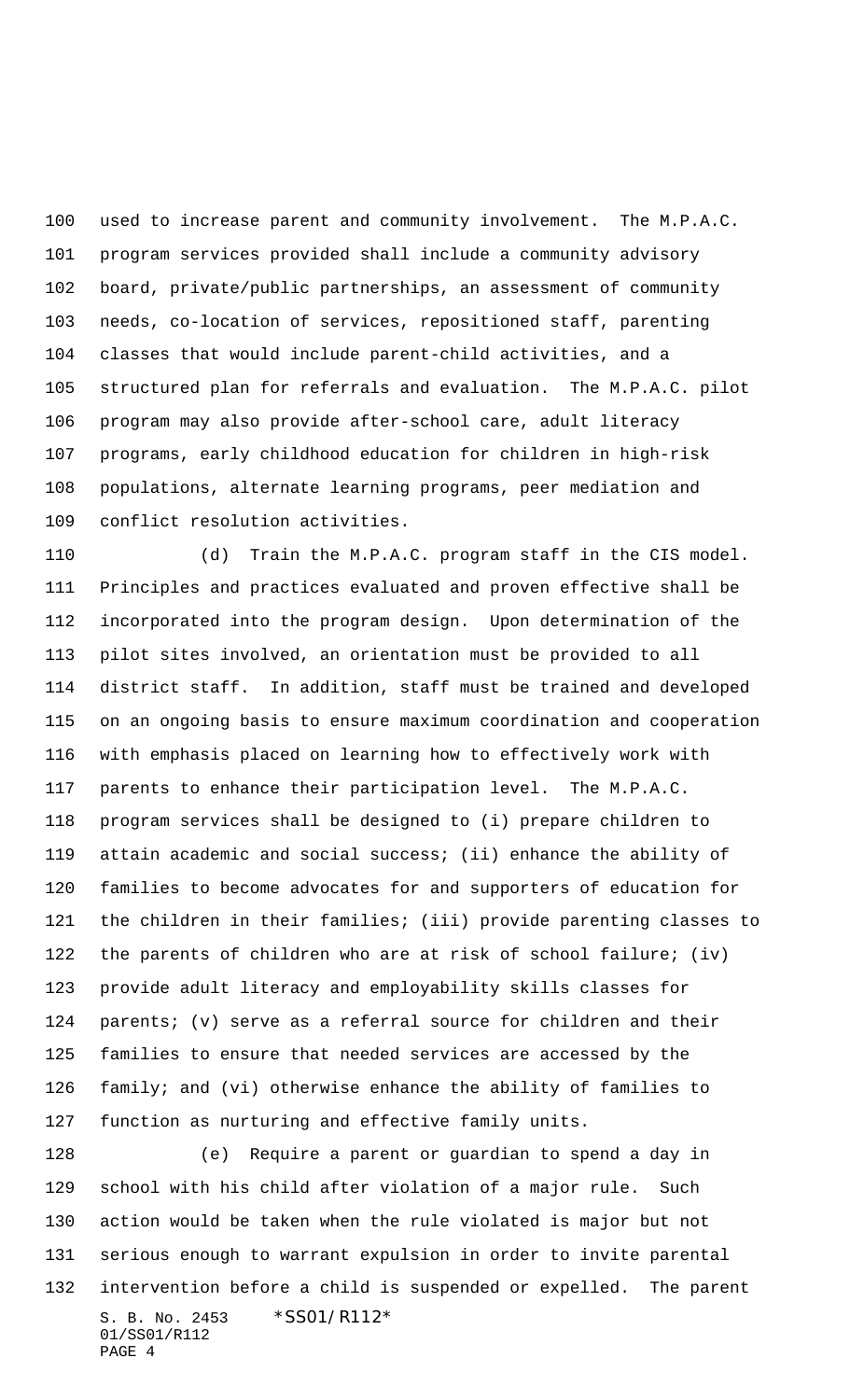or guardian may be required either to attend class with his child for a full day or to attend parenting classes offered at alternate times to accommodate the parent's or guardian's work schedules and transportation issues. Failure to attend one (1) of the options will result in suspension of the child.

 (f) Create an incentive program for children whose parent or guardian attends meetings of PTA/PTO's, parenting classes, and volunteers a minimum of ten (10) hours in the classroom. Examples of an incentive program are: (i) the issuance of an activity card that grants the child full admission to all school-sponsored activities such as football and basketball 144 games; and (ii) exemption from certain classroom or laboratory fees as determined feasible by the local school board.

 (g) Create a program using volunteers to provide child care services for parents who volunteer, attend parenting classes, and attend after-school or evening programs.

 (h) Create a summer employability skills/on-the-job training (OJT) fund, utilizing TANF and other federal welfare-to-work program funds. These funds may be expended by local school boards to provide job opportunities for juniors and seniors in high school. Employers and nonprofit organizations who participate in "Adopt-a-School" programs may qualify to employ such students during the summer. Wages up to Seven Dollars (\$7.00) per hour will be paid from the fund to eligible students who work for the employers or nonprofit organizations who are committed to participating in the "Adopt-a-School" program within the next school year.

 (i) Require the pilot school districts to conduct a family needs assessment (FNA) using social workers and licensed counselors once every three (3) years. The assessment should be coordinated with other community organizations such as head start to encourage collaboration and lessen duplication.

S. B. No. 2453 \* SS01/R112\* 01/SS01/R112 PAGE 5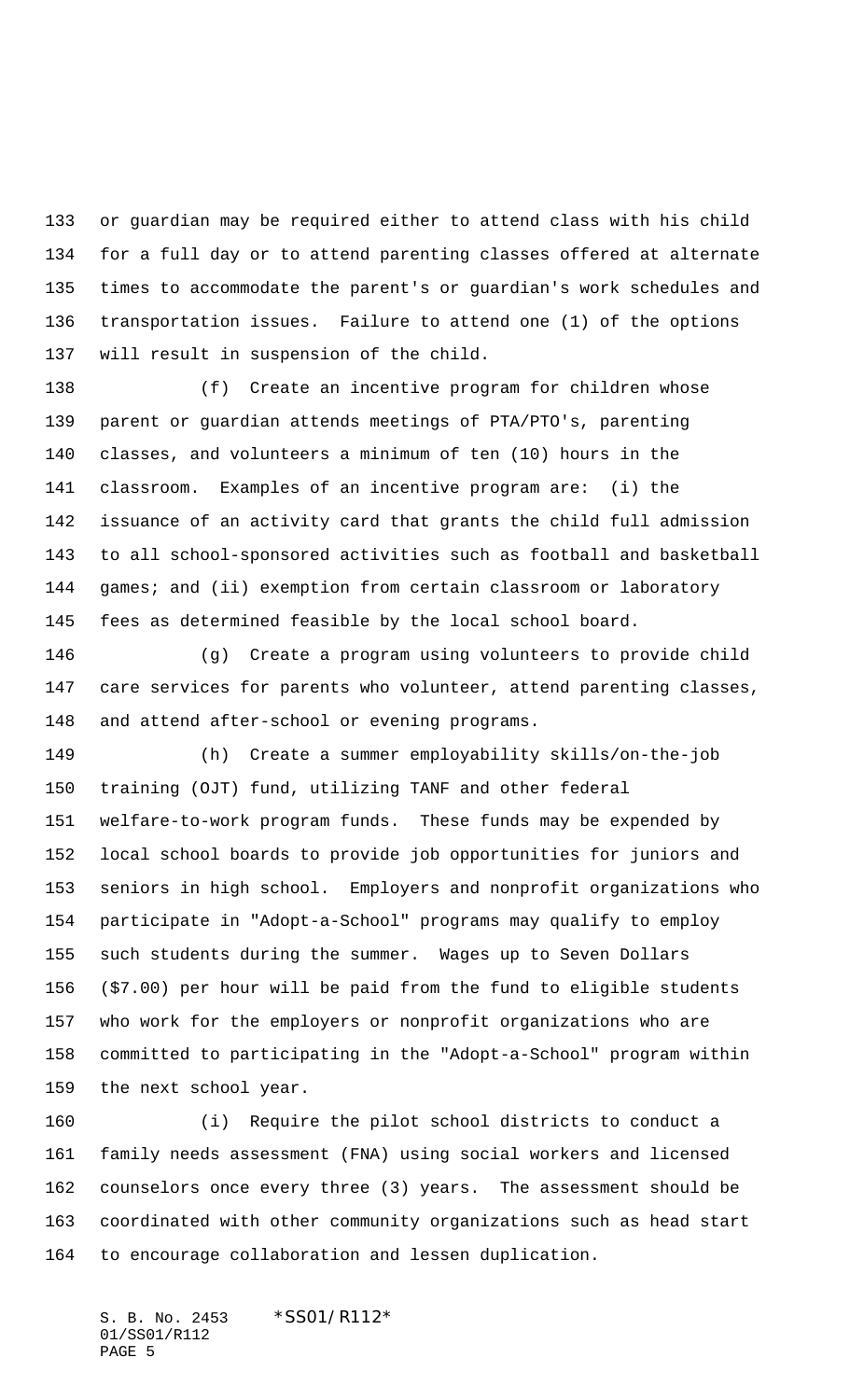(6) (a) A local school district may apply for a Motivating Parents and Children (M.P.A.C.) pilot program grant, and up to three (3) adjacent local school districts may apply jointly for a grant.

 (b) The application shall include the following information:

 (i) Data on the incidence of juvenile crime in the geographical area to be served by the grant. Sources of data may include the youth court in the county, the district attorney and local law enforcement officials.

 (ii) An assessment of local resources from all sources for, and local deficiencies with regard to, responding to the needs of children who live in conditions that place them at risk of school failure.

 (iii) A detailed plan for removing barriers to success in school that exist for these children and coordinating services for parents and children as authorized under this section.

 (7) In reviewing grant applications, the State Superintendent of Education shall consider the prevalence of under-served students and families in low-income neighborhoods and in isolated rural areas in the area for which the grant is requested, the severity of the local problems with regard to children-at-risk of school failure and with regard to school discipline, whether the proposed program meets state standards, and the likelihood that the locally designed plan will deal with the problems successfully. During the review process, the superintendent may recommend modifications in grant applications to applicants. The superintendent shall submit recommendations to the State Board of Education as to which applicants should receive grants and the amount they should receive.

S. B. No. 2453 \*SS01/R112\* 01/SS01/R112 PAGE 6 In selecting grant recipients, the State Board of Education shall consider (a) the recommendations of the superintendent, (b)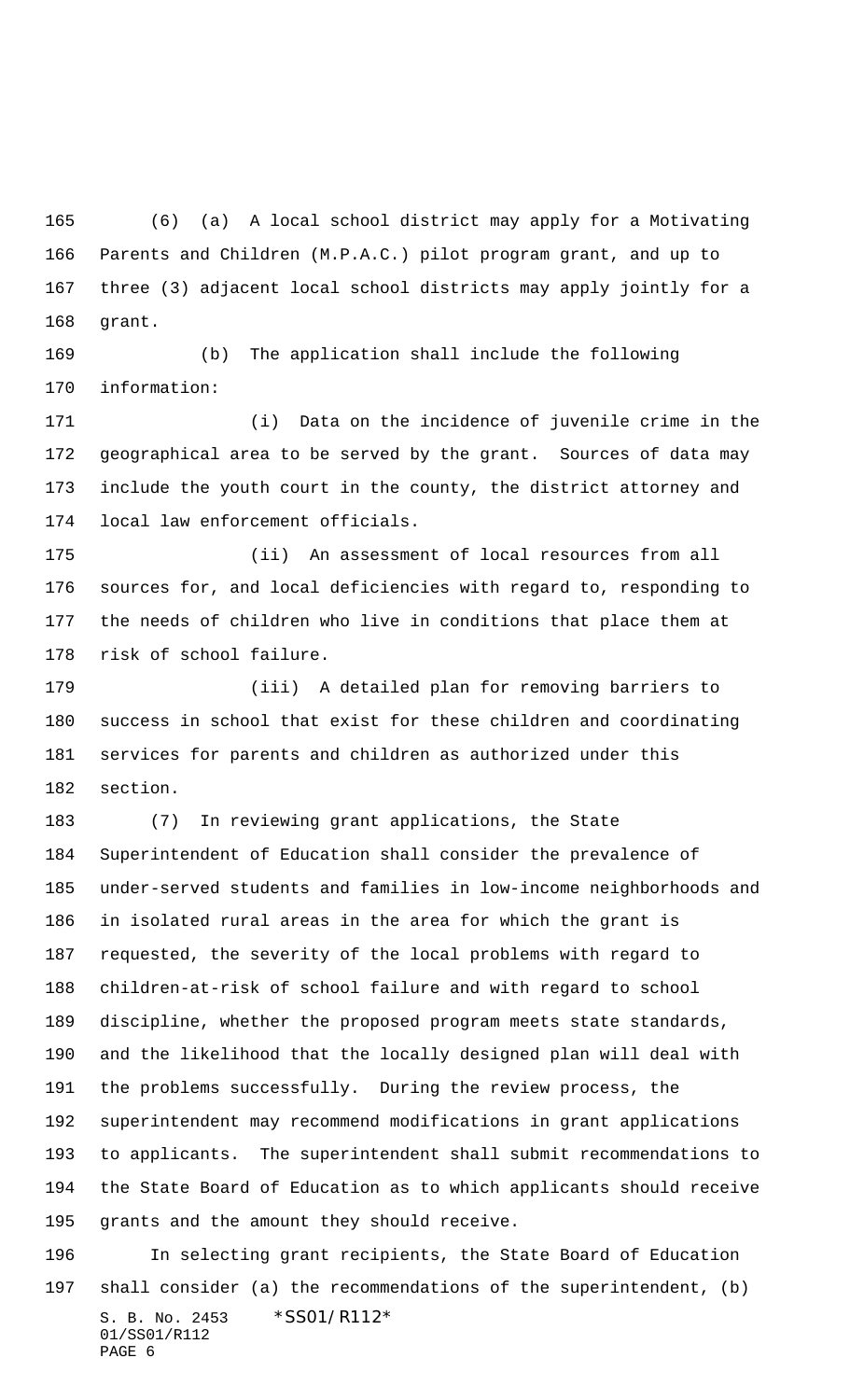the geographic location of the applicants, and (c) the demographic profile of the applicants. After considering these factors, the State Board of Education shall give priority to grant applications that will serve areas that have a high incidence of juvenile crime to serve as models for other communities. The State Board of Education shall select the grant recipients prior to July 1, 2001, for local programs that will be in operation at the beginning of the 2001-2002 school year, and prior to July 1 and thereafter for the appropriate school year.

 A grant recipient may request a modification of a grant or additional funds to implement a grant through the grant application process. The request shall be reviewed and accepted or rejected in the same manner as a grant application.

 (8) The State Department of Education shall administer the grant program under the direction of the State Board of Education. The State Department of Education shall provide technical assistance to grant applicants and recipients.

 (9) All agencies of the state and local government, including departments of human services, health departments, local mental health, mental retardation, court personnel, law enforcement agencies, and municipalities and counties shall cooperate with the State Department of Education and local school boards that receive grants by co-locating services and repositioning staff.

 (10) The Department of Education shall develop and implement an evaluation system, under the direction of the State Board of Education, that will assess the efficiency and effectiveness of the M.P.A.C. program.

 (11) Any child in a pilot school district who is suspended from school shall have his driver's license suspended for one (1) calendar year by the Mississippi Department of Public Safety.

SECTION 2. Section 37-11-53, Mississippi Code of 1972, is

amended as follows:

S. B. No. 2453 \*SS01/R112\* 01/SS01/R112 PAGE 7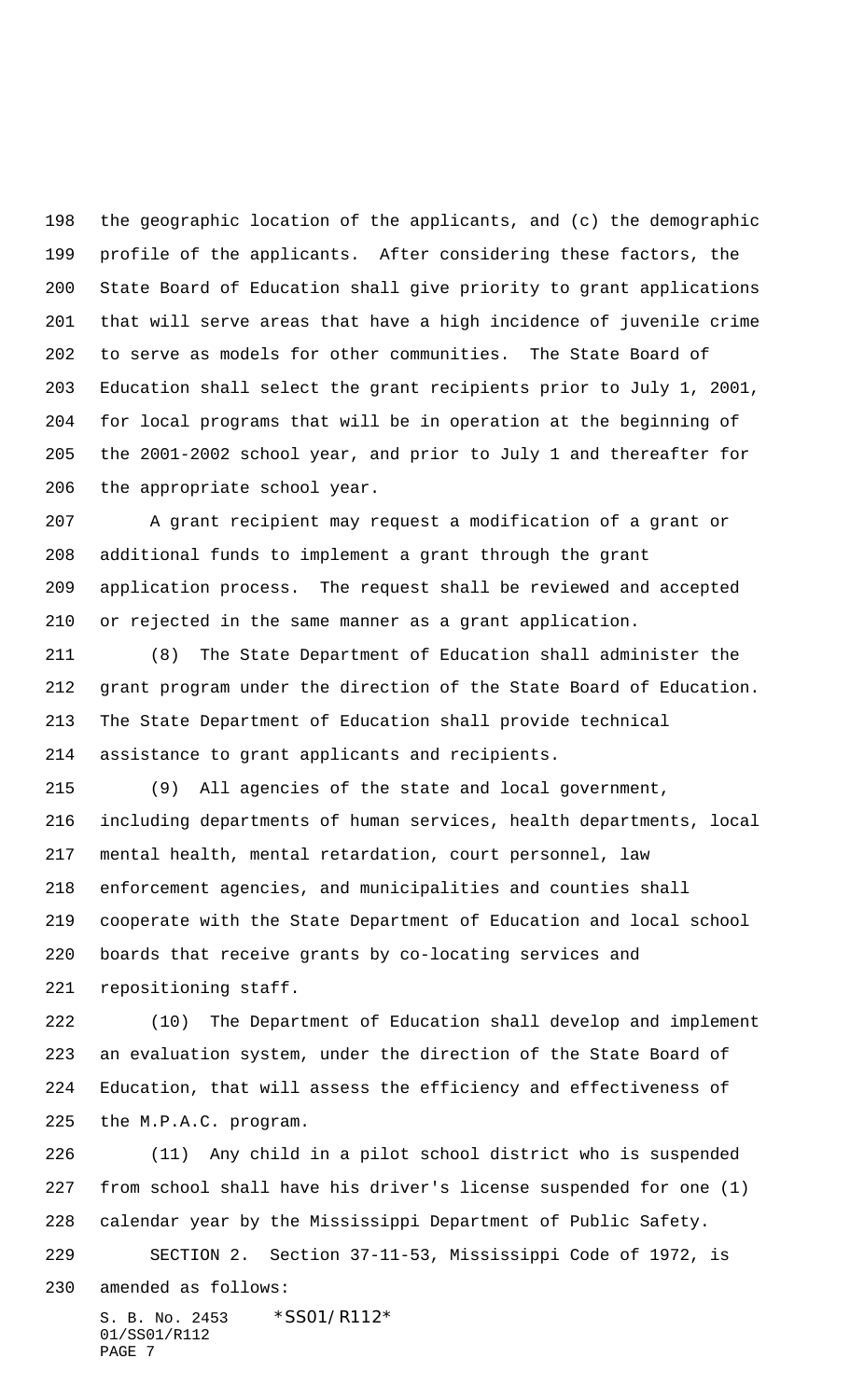37-11-53. (1) A copy of the school district's discipline plan shall be distributed to each student enrolled in the district and the parents, guardian or custodian of such student shall sign a statement verifying that they have been given notice of the discipline policies of their respective school district. The school board shall have its official discipline plan legally audited on an annual basis to insure that its policies and procedures are currently in compliance with applicable statutes, case law and state and federal constitutional provisions.

 (2) All discipline plans of school districts shall include, but not be limited to, the following:

 (a) A parent, guardian or custodian of a compulsory-school-age child enrolled in a public school district shall be responsible financially for his or her minor child's 245 destructive acts against school property or persons;

 (b) A parent, guardian or custodian of a compulsory-school-age child enrolled in a public school district may be requested to appear at school by an appropriate school official for a conference regarding acts of the child specified in paragraph (a) of this subsection, or for any other discipline conference regarding the acts of the child;

 (c) Any parent, guardian or custodian of a compulsory-school-age child enrolled in a school district who refuses or willfully fails to attend such discipline conference specified in paragraph (b) of this section may be summoned by proper notification by the superintendent of schools and be required to attend such discipline conference or parenting classes scheduled to accommodate the working hours and transportation needs of the parent, guardian or custodian; **\* \* \*** (d) A parent, guardian or custodian of a

 compulsory-school-age child enrolled in a public school district shall be responsible for any criminal fines brought against such

S. B. No. 2453 \*SS01/R112\* 01/SS01/R112 PAGE 8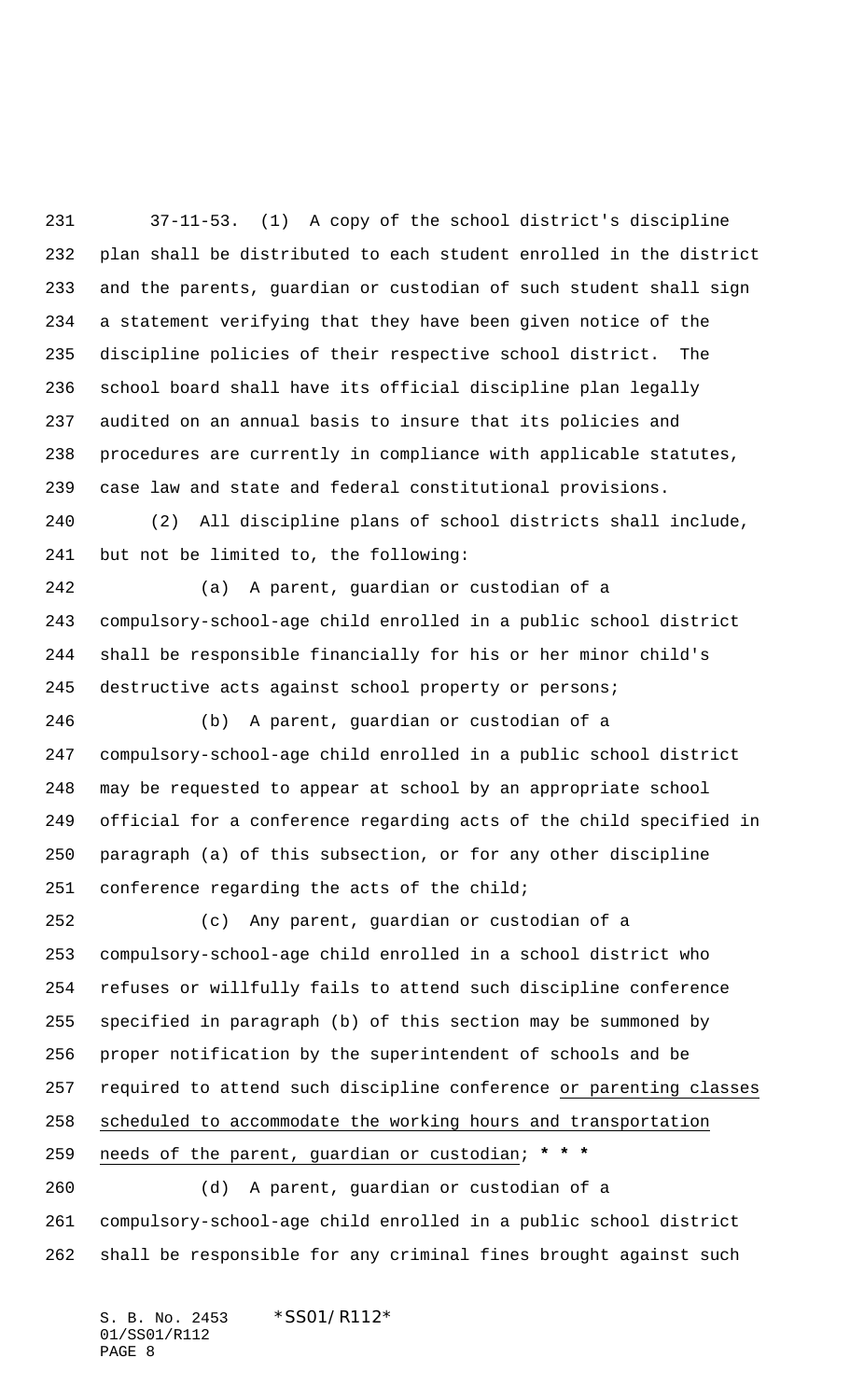student for unlawful activity as defined in Section 37-11-29 264 occurring on school grounds; and

 (e) A parent, guardian or custodian of a compulsory-school-age child enrolled in a public school in a school district participating in a Motivating Parents and Children (M.P.A.C.) grant program as provided in Senate Bill No. 2453, 2001 Regular Session, who has been summoned by proper notification by an appropriate school official to attend a conference, school meeting, after-school meeting or class regarding the acts of such child or parent specified under said program shall be required under this provision to attend such conference, school meeting, after-school meeting or class, provided that scheduling is sensitive to the parent's work hours and transportation needs.

S. B. No. 2453 \*SS01/R112\* 01/SS01/R112 PAGE 9 (3) Any parent, guardian or custodian of a compulsory-school-age child who (a) fails to attend a discipline conference to which such parent, guardian or custodian has been summoned under the provisions of this section, or (b) refuses or willfully fails to perform any other duties imposed upon him or her under the provisions of this section, shall first be given the opportunity to enroll in a series of parenting classes consisting of not less than twenty (20) hours of instruction as developed by the M.P.A.C. Program Coordinator and appropriate to the age of the parent's child. If the parent does not attend the series of classes, he shall be guilty of a misdemeanor and, upon conviction, shall be fined not to exceed Two Hundred Fifty Dollars (\$250.00). (4) Any public school district shall be entitled to recover damages in an amount not to exceed Twenty Thousand Dollars (\$20,000.00), plus necessary court costs, from the parents of any minor under the age of eighteen (18) years and over the age of six (6) years, who maliciously and willfully damages or destroys property belonging to such school district. However, this section shall not apply to parents whose parental control of such child has been removed by court order or decree. The action authorized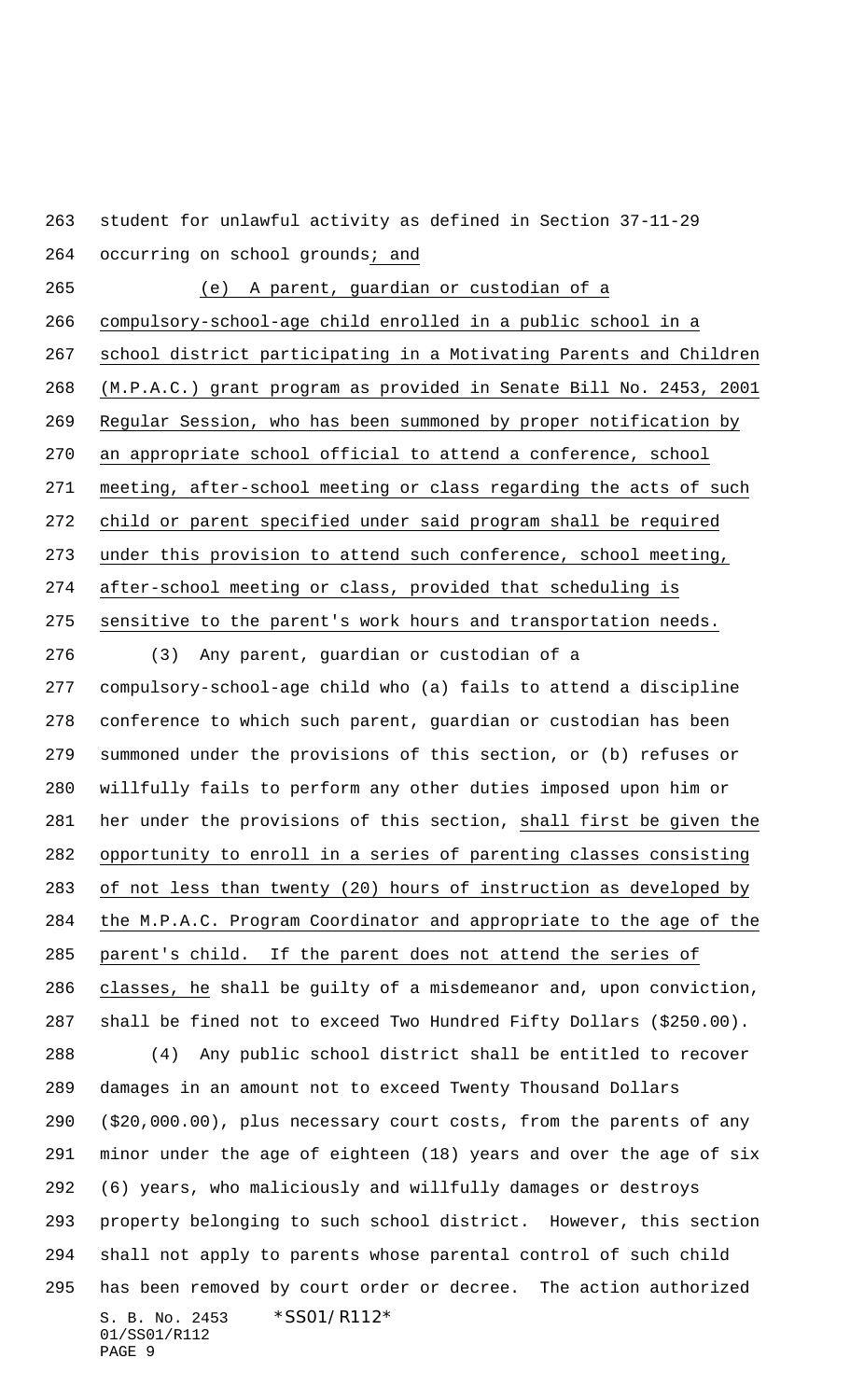in this section shall be in addition to all other actions which the school district is entitled to maintain and nothing in this section shall preclude recovery in a greater amount from the minor or from a person, including the parents, for damages to which such minor or other person would otherwise be liable.

 SECTION 3. Section 63-1-10, Mississippi Code of 1972, is amended as follows:

 63-1-10. (1) Any applicant for a license under eighteen (18) years of age must submit with the application documentation from the appropriate authority that the applicant is in compliance with Section 63-1-9(g). The appropriate authority shall be the school principal of a public or private school or his designee, or, in the case of a home study program, the parent, or the adult education supervisor of the General Education Development Program or his designee. Documentation of the applicant's enrollment status shall be on a form designed by the Department of Education as approved by the Department of Public Safety in a manner that insures the authenticity of the form and any information or signature contained thereon. Any student who is eligible to apply for a license and who is properly enrolled in a school under the jurisdiction of the authority is entitled to receive the documentation for presentation to the Department of Public Safety to accompany the application. The forms required under this section to provide documentation shall be made available to public schools, private schools approved by the State Board of Elementary and Secondary Education, and adult education supervisors at school board offices and shall be made available to others through the Department of Public Safety.

S. B. No. 2453 \*SS01/R112\* 01/SS01/R112 PAGE 10 (2) Whenever an applicant who is under eighteen (18) years of age is unable to attend any school program due to acceptable circumstances, the appropriate authority where the student last attended shall provide the student with documentation to present to the department to excuse such student from the provisions of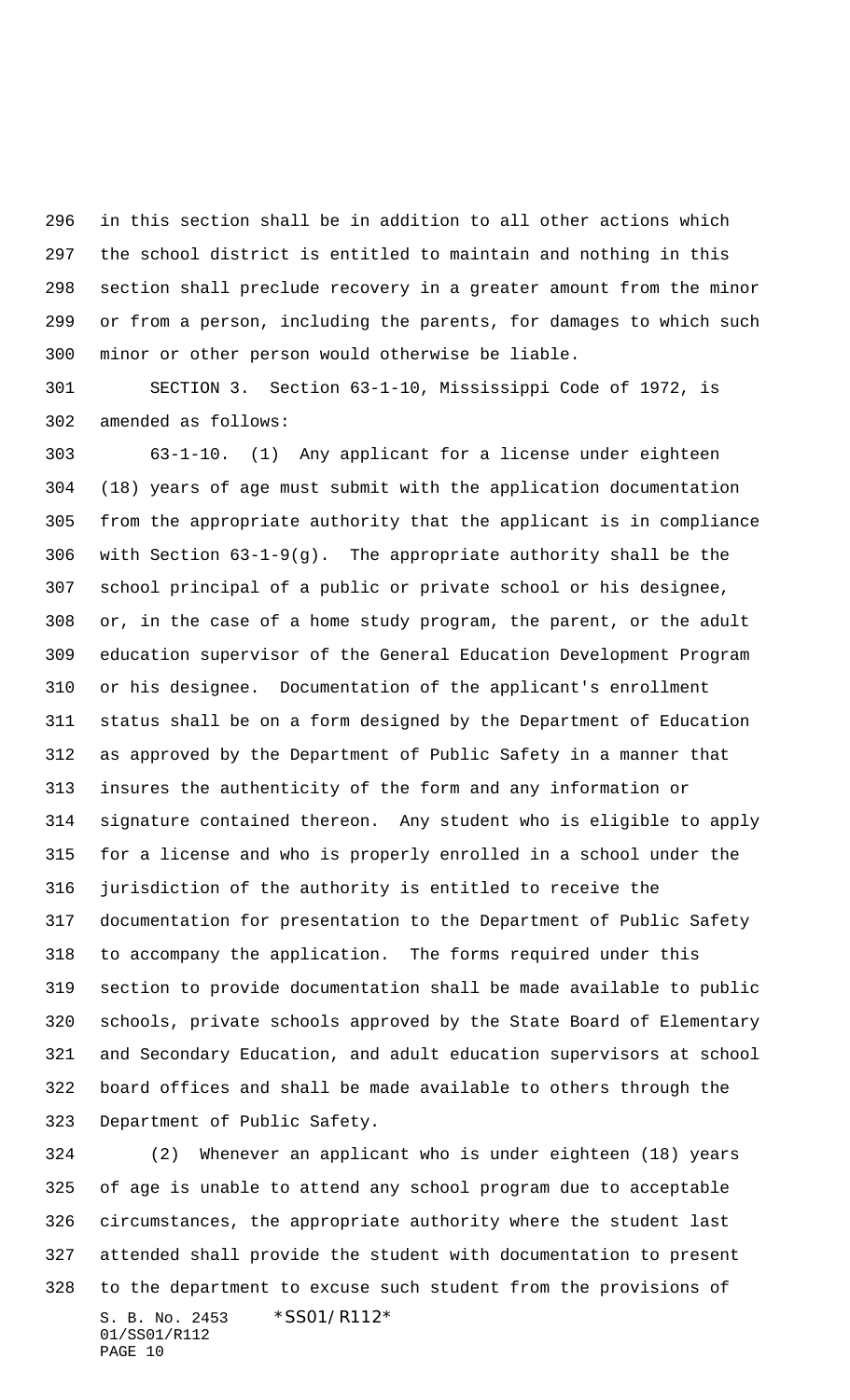Section 63-1-9(g). The appropriate authority shall be the sole judge of whether withdrawal of a student or failure of a student to attend is due to acceptable circumstances. Suspension or expulsion from school or incarceration in a correctional institution is not an acceptable circumstance for a person being unable to attend school.

 (3) Any person denied a license for failure to satisfy the education requirements of Section 63-1-9(g) shall have the right to file a request within thirty (30) days thereafter for a hearing before the Department of Public Safety to determine whether the person is entitled to a license or is subject to the cancellation of his license under the provisions of this section. The hearing shall be held within ten (10) days of the receipt by the department of the request. Appeal from the decision of the department may be taken under Section 63-1-31.

S. B. No. 2453 \*SS01/R112\* 01/SS01/R112 (4) Whenever a licensee under the age of eighteen (18) who resides in a school district participating in the Motivating Parents and Children (M.P.A.C.) program provided under Senate Bill No. 2453, 2001 Regular Session, and who has not attained a diploma or other certificate of graduation as prescribed in Section 63-1-19(2) withdraws or is suspended from his educational instruction, the attendance counselor, social worker, parent, guardian or school administrator designated by the State Board of Education to verify the applicant's educational status under the 353 provisions of said program may, in his discretion, immediately notify the Department of Public Safety of such withdrawal or suspension. Within five (5) days of receipt of such notice, the Department of Public Safety shall send notice to the licensee that the license shall automatically be suspended for one (1) year under the provisions of Section 63-1-53 on the thirtieth day following the date the notice was sent unless documentation of compliance with the provisions of subsection (2) of this section is received by the department before such time. For the purposes

```
PAGE 11
```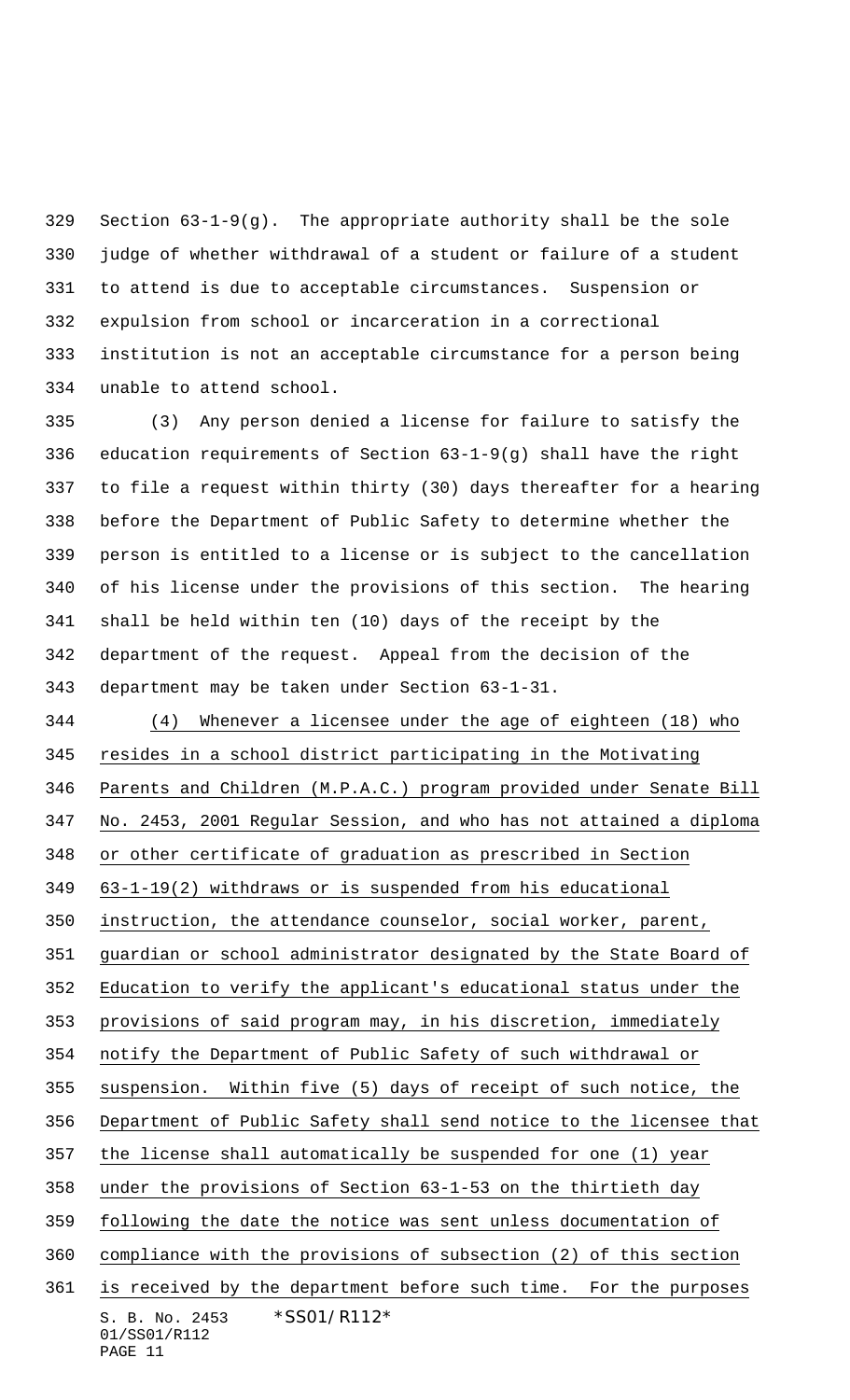of this subsection, withdrawal shall be defined as more than ten (10) consecutive unexcused and unlawful absences during a single semester for school-age applicants under the age of eighteen (18) attending school.

 SECTION 4. Section 63-1-46, Mississippi Code of 1972, is amended as follows:

 63-1-46. (1) A fee of Twenty-five Dollars (\$25.00) shall be charged for the reinstatement of a license issued pursuant to this article to every person whose license has been validly suspended, revoked or cancelled, except those persons whose licenses were suspended under Section 63-1-53(1)(k). This fee shall be in addition to the fee provided for in Section 63-1-43, Mississippi Code of 1972.

 (2) The funds received under the provisions of subsection (1) of this section shall be deposited into the State General Fund in accordance with Section 45-1-23, Mississippi Code of 1972.

 (3) In addition to the fee provided for in subsection (1) of this section, an additional fee of Seventy-five Dollars (\$75.00) shall be charged for the reinstatement of a license issued pursuant to this article to every person whose license has been suspended or revoked under the provisions of the Mississippi Implied Consent Law or as a result of a conviction of a violation of the Uniform Controlled Substances Law under the provisions of Section 63-1-71.

S. B. No. 2453 \*SS01/R112\* 01/SS01/R112 PAGE 12 (4) The funds received under the provisions of subsection (3) of this section shall be placed in a special fund hereby created in the State Treasury. Monies in such special fund may be expended solely to contribute to the Disability and Relief Fund for members of the Mississippi Highway Safety Patrol such amounts as are necessary to make sworn agents of the Mississippi Bureau of Narcotics who were employed by such bureau prior to December 1, 1990, and who were subsequently employed as enforcement troopers by the Department of Public Safety, full members of the retirement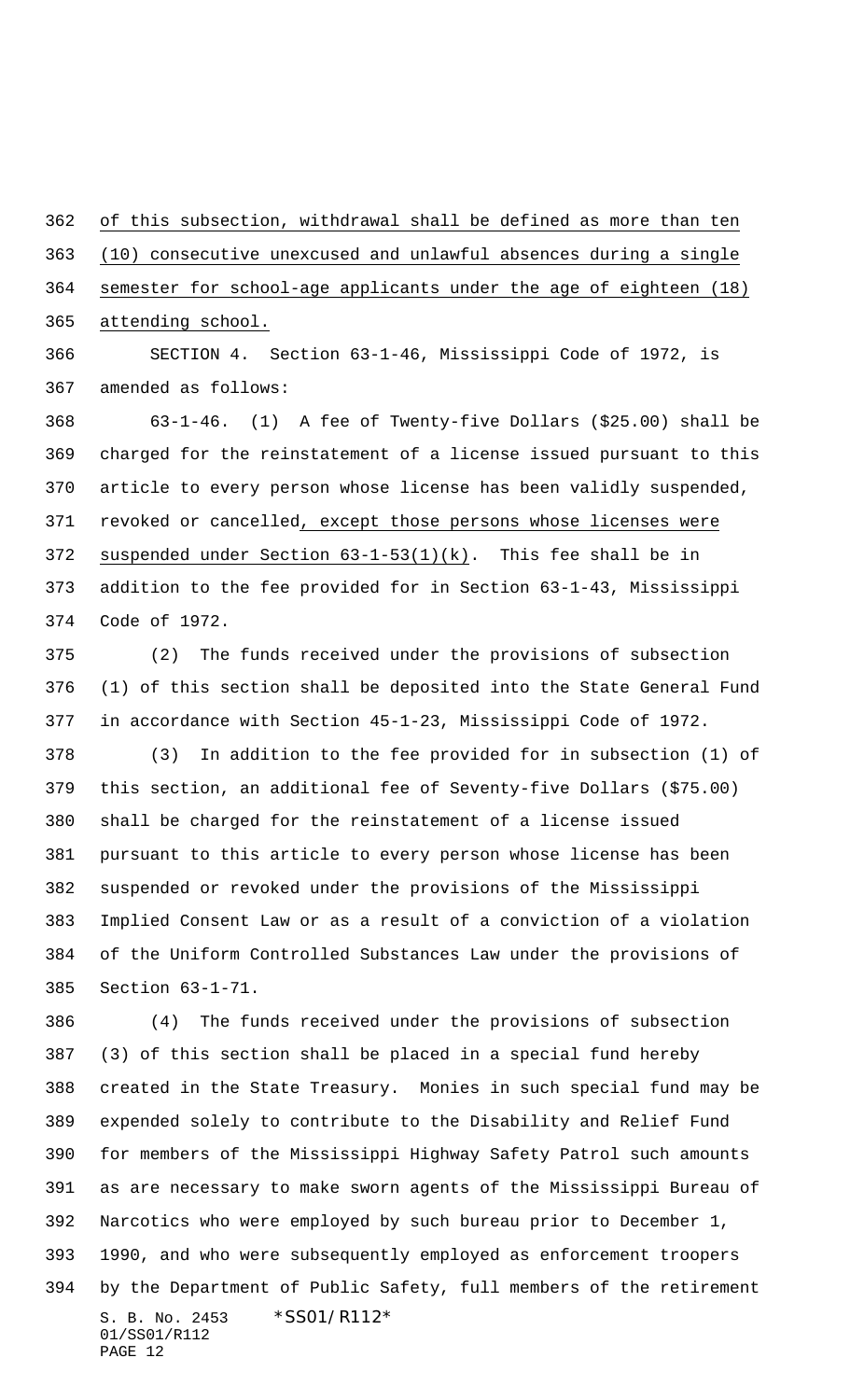system for the Mississippi Highway Safety Patrol with full credit for the time they were employed as sworn agents for the Mississippi Bureau of Narcotics. The Board of Trustees of the Public Employees' Retirement System shall certify to the State Treasurer the amounts necessary for the purposes described above. The State Treasurer shall monthly transfer from the special fund created pursuant to this subsection the amounts deposited in such special fund to the Disability and Relief Fund for members of the Mississippi Highway Safety Patrol until such time as the certified amount has been transferred. At such time as the certified amount has been transferred, the State Treasurer shall transfer any funds remaining in the special fund created pursuant to this subsection to the State General Fund and shall then dissolve such special fund. This subsection (4) shall stand repealed at such time when the State Treasurer transfers funds and dissolves the special fund account in accordance with the provisions of this subsection.

 (5) The procedure for the reinstatement of a license issued pursuant to this article that has been suspended for being out of compliance with an order for support, as defined in Section 93-11-153, and the payment of any fees for the reinstatement of a license suspended for that purpose, shall be governed by Section 93-11-157 or 93-11-163, as the case may be.

 SECTION 5. Section 63-1-53, Mississippi Code of 1972, is amended as follows:

S. B. No. 2453 \*SS01/R112\* 01/SS01/R112 PAGE 13 63-1-53. (1) Upon failure of any person to respond timely and properly to a summons or citation charging such person with any violation of this title, or upon failure of any person to pay timely any fine, fee or assessment levied as a result of any violation of this title, the clerk of the court shall give written notice to such person by United States first class mail at his last known address advising such person that if within ten (10) days after such notice is deposited in the mail the person has not properly responded to the summons or citation or has not paid the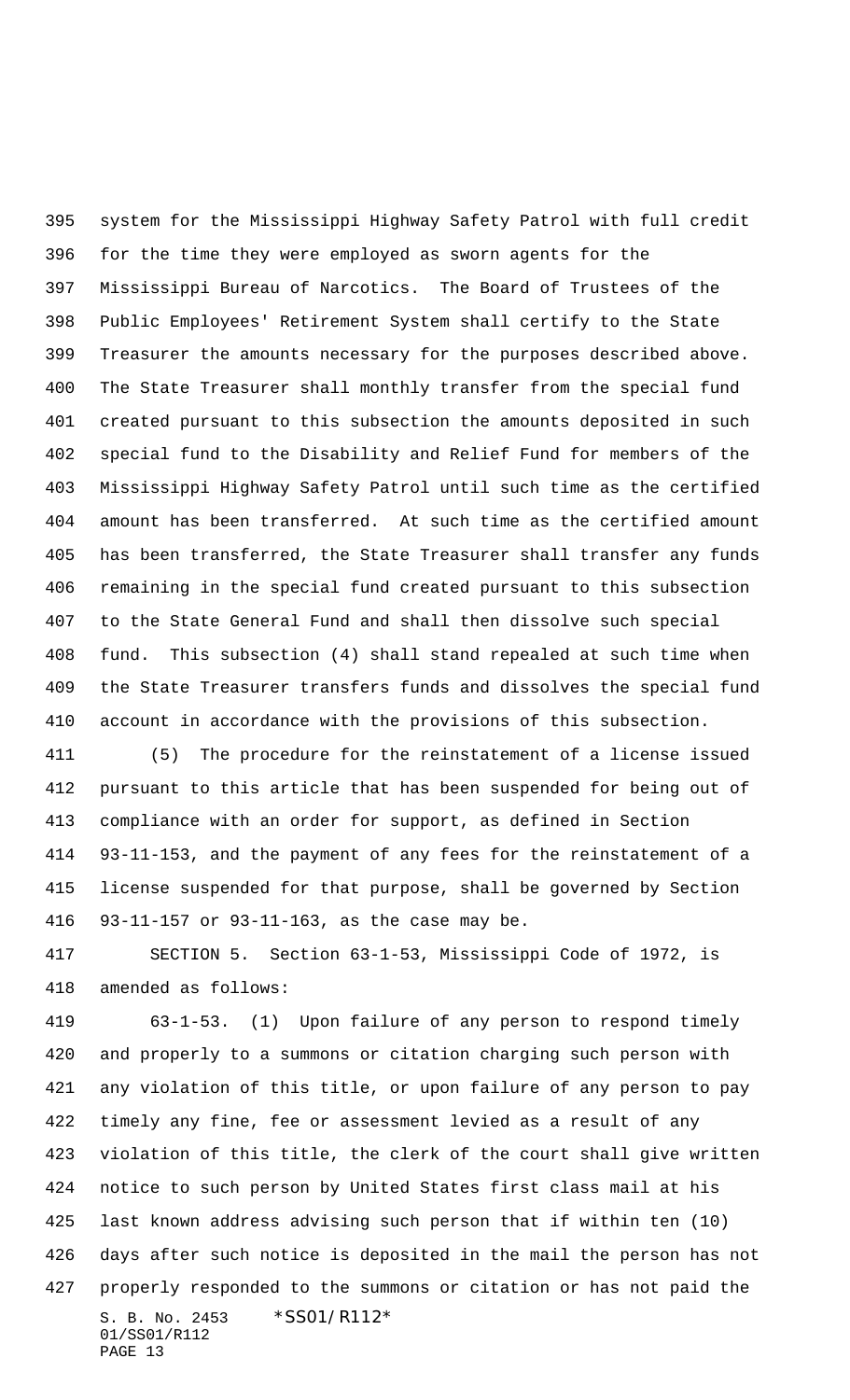entire amount of all fines, fees and assessments levied, then the court will give notice thereof to the Commissioner of Public Safety and the commissioner may suspend the driver's license of such person. The actual cost incurred by the court in the giving of such notice may be added to any other court costs assessed in such case. If within ten (10) days after the notice is given in accordance with this subsection such person has not satisfactorily disposed of the matter pending before the court, then the clerk of the court immediately shall mail a copy of the abstract of the court record, along with a certified copy of the notice given under this subsection, to the Commissioner of Public Safety, and the commissioner may suspend the driver's license of such person as authorized under subsections (2) and (3) of this section.

 (2) The commissioner is hereby authorized to suspend the license of an operator without preliminary hearing upon a showing by his records or other sufficient evidence that the licensee:

 (a) Has committed an offense for which mandatory revocation of license is required upon conviction except under the provisions of the Mississippi Implied Consent Law;

 (b) Has been involved as a driver in any accident resulting in the death or personal injury of another or serious property damage;

 (c) Is an habitually reckless or negligent driver of a motor vehicle;

 (d) Has been convicted with such frequency of serious offenses against traffic regulations governing the movement of vehicles as to indicate a disrespect for traffic laws and a 455 disregard for the safety of other persons on the highways;

 (e) Is incompetent to drive a motor vehicle; (f) Has permitted an unlawful or fraudulent use of such license;

S. B. No. 2453 \*SS01/R112\* 01/SS01/R112 PAGE 14